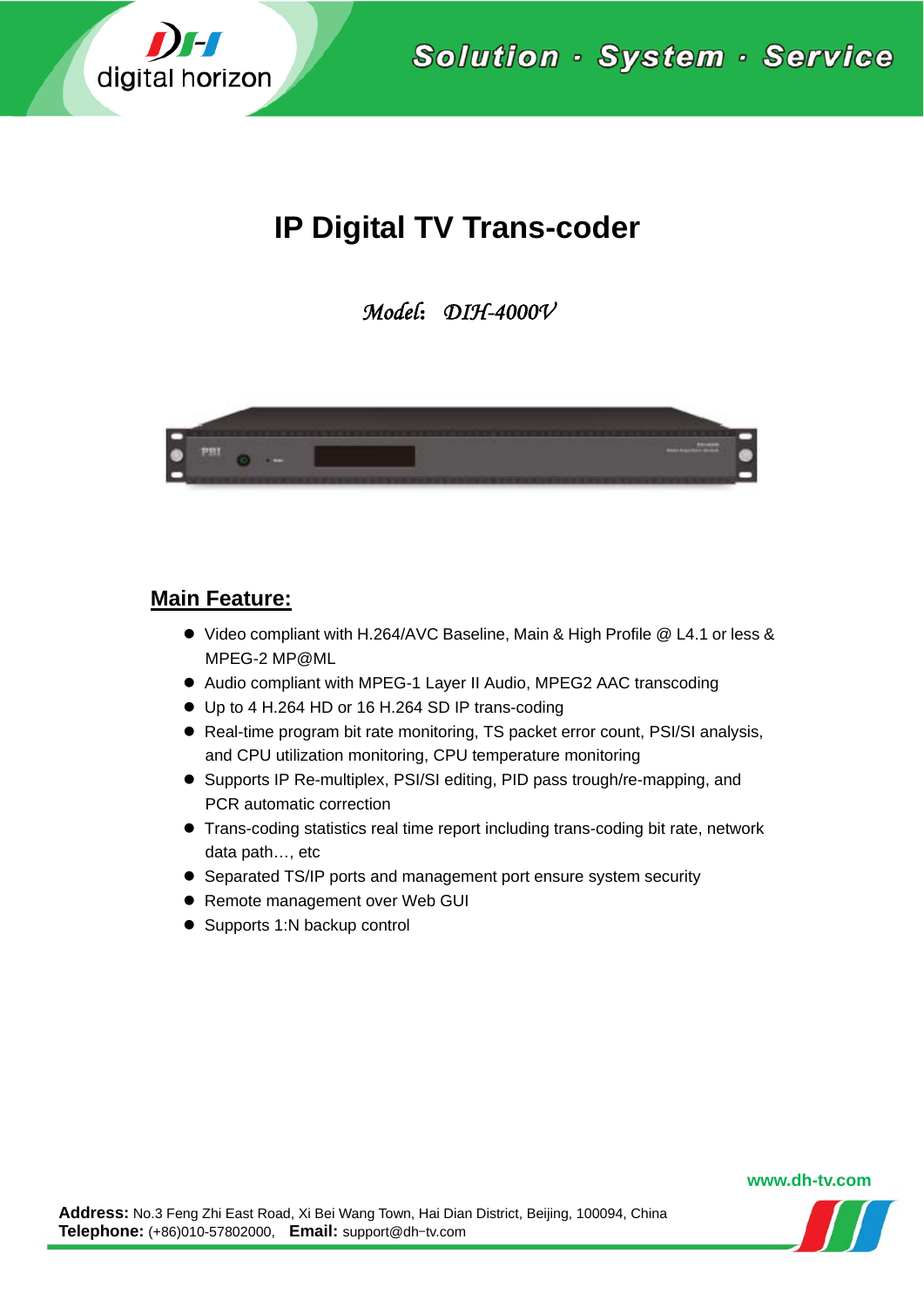

## **Technical Specification:**

| <b>TS/IP Input</b>                     |                                                                                                               |
|----------------------------------------|---------------------------------------------------------------------------------------------------------------|
| Input Interface                        | RJ45 x2pcs, Full Duplex, 1000M/100M/10M                                                                       |
| TS/IP Input Bit Rate                   | 1200Mbps Max. for one individual port in duplex mode (Input bit rate +                                        |
|                                        | output bit rate), (for example 900Mbps in, 300Mbps out)                                                       |
|                                        | 2.4Gbps Max. totally when 2 ports are used                                                                    |
|                                        | 900Mbps Max. for any port any direction                                                                       |
| Protocol                               | UDP, ICMP, IGMP V1, V2, V3, RTP, HTTP, RTSP, FTP, RTMP, HLS                                                   |
|                                        | (Http Live Streaming)                                                                                         |
| IP addressing                          | Unicast, Multicast                                                                                            |
| <b>Video/Audio Format for Decoding</b> |                                                                                                               |
| Video Format                           | MPEG-2, MPEG-4, H.264                                                                                         |
| Audio Format                           | MPEG-1, MPEG-2, MPEG-4, AAC                                                                                   |
| <b>Transcoding Source</b>              | Local Video files or IP streaming                                                                             |
| <b>Video/Audio Format for Encoding</b> |                                                                                                               |
| Video Format                           | MPEG-2/H.264                                                                                                  |
| Audio Format                           | MPEG-1 Layer 2, MPEG-2 AAC,                                                                                   |
| Package Format                         | MPEG-TS                                                                                                       |
| <b>Video Resolution</b>                | 1920*1080,<br>1280*720, 720*576, 720*480, 704*576,<br>704*288,                                                |
|                                        | 640*480, 544*576, 480*576, 480*320, 360*320, 352*576, 352*288,                                                |
|                                        | 320*240, 320*200, 240*160, 176*144, 128*96                                                                    |
| Video Aspect Ratio                     | 4:3, 16:9                                                                                                     |
| Video Frame Rate                       | 29.97fps, 25fps, 24fps, 23.97fps                                                                              |
| Video Bit Rate                         | User configurable, recommended values:                                                                        |
|                                        | SD: High(800kbps), Medium(600kbps), Low(500kbps)                                                              |
|                                        | HD: High(1800kbps), Medium(1500kbps), Low(1200kbps)                                                           |
| Audio Sampling Rate                    | 32 KHz, 44.1 KHz, 48 KHz                                                                                      |
| Audio Bit Rate                         | 32kbps, 64kbps, 128kbps, 192kbps, 256kbps, 384kbps                                                            |
| <b>Re-Multiplexing</b>                 |                                                                                                               |
| Formats                                | SPTS / MPTS                                                                                                   |
| <b>Null Packet process</b>             | Null packet pass thru, auto insert or filtering                                                               |
| <b>TS Editing</b>                      | PSI/SI editing                                                                                                |
|                                        | Service editing                                                                                               |
|                                        | PID pass through / remapping                                                                                  |
|                                        | PCR auto-correction                                                                                           |
| Maximum bit rate                       | 100 Mbps per port                                                                                             |
|                                        |                                                                                                               |
|                                        |                                                                                                               |
| Maximum TS count                       | 200 input TS Streams + 200 output TS Streams                                                                  |
|                                        | function disable)                                                                                             |
| <b>TS/IP Output</b>                    |                                                                                                               |
| Interface<br>TS/IP Output Bit Rate     | (with transcoder<br>RJ45 x2pcs, Full Duplex, 1000M/100M/10M<br>Please refer to the TS/IP input Bit Rate above |

**Address:** No.3 Feng Zhi East Road, Xi Bei Wang Town, Hai Dian District, Beijing, 100094, China **Telephone:** (+86)010-57802000, **Email:** support@dh-tv.com